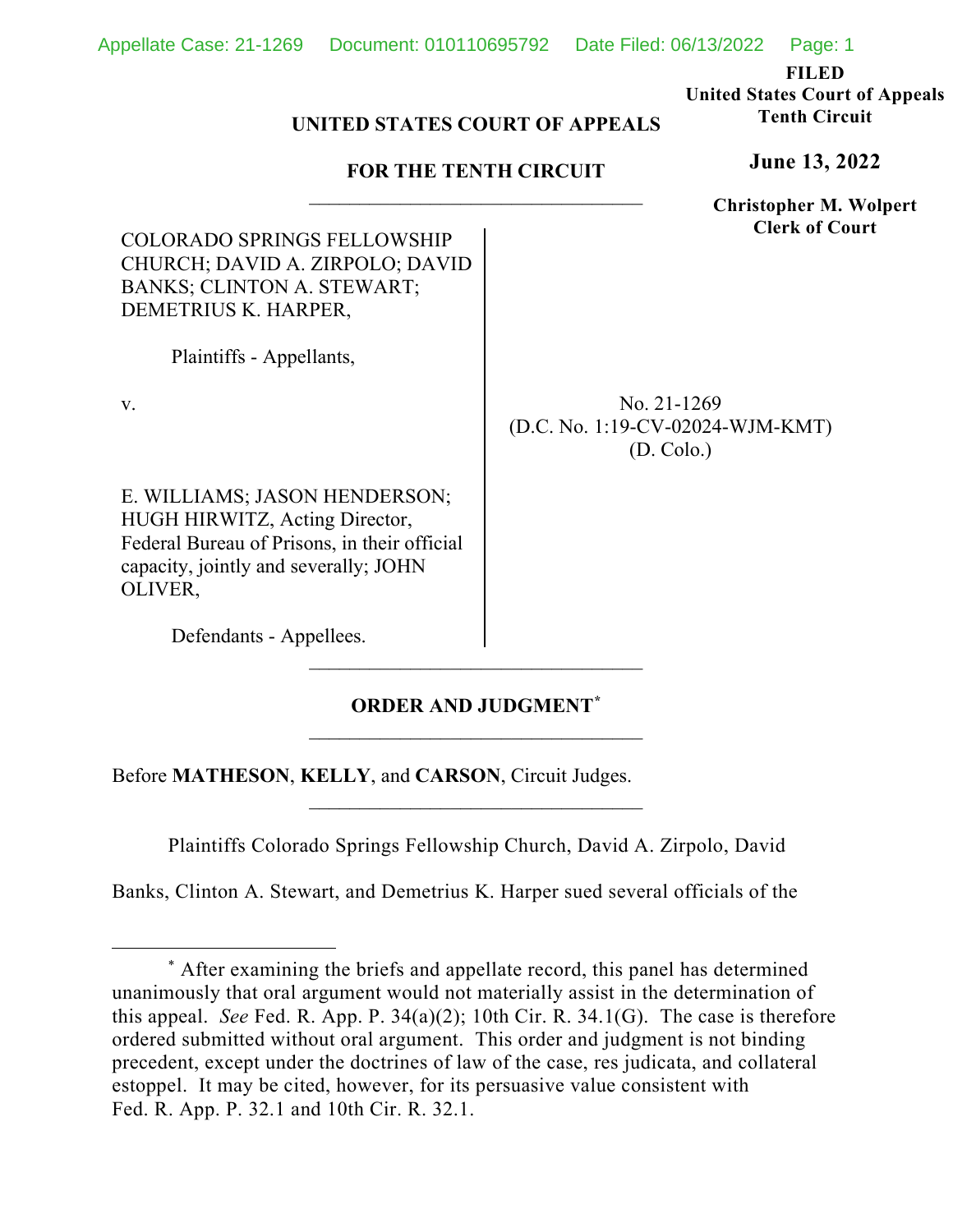Federal Bureau of Prisons ("BOP") for alleged violations of their First Amendment rights and under the Religious Freedom Restoration Act ("RFRA"), 42 U.S.C. §§ 2000bb to 2000bb-4. The district court dismissed all claims, and the Plaintiffs appeal. Exercising jurisdiction under 28 U.S.C. § 1291, we affirm.

## **I. BACKGROUND**

Plaintiffs Zirpolo, Banks, Stewart, and Harper ("Individual Plaintiffs"), all members of the church, were incarcerated at the Federal Prison Camp in Florence, Colorado. The church attempted to send DVD's directly to the Individual Plaintiffs in violation of BOP policy. That policy prohibits sending personal property, including religious items, directly to inmates. As an accommodation, however, the policy allows religious organizations to send religious materials to the BOP, which then makes those materials available to all inmates.

Plaintiffs filed a lawsuit alleging that by prohibiting the Individual Plaintiffs from keeping the DVD's, BOP officials violated RFRA and Plaintiffs' free exercise and free speech rights. They also asserted state-law claims under the Colorado Constitution. The church additionally asserted an Establishment Clause claim.

Defendants filed dispositive motions, which the district court granted. The district court held the Individual Plaintiffs had failed to exhaust their claims as required by 42 U.S.C. § 1997e(a). As for the church's claims, the district court dismissed its First Amendment and RFRA claims without prejudice, and its state-law claims with prejudice. The church then filed an amended complaint again asserting RFRA and First Amendment claims. The church's supporting allegations were

2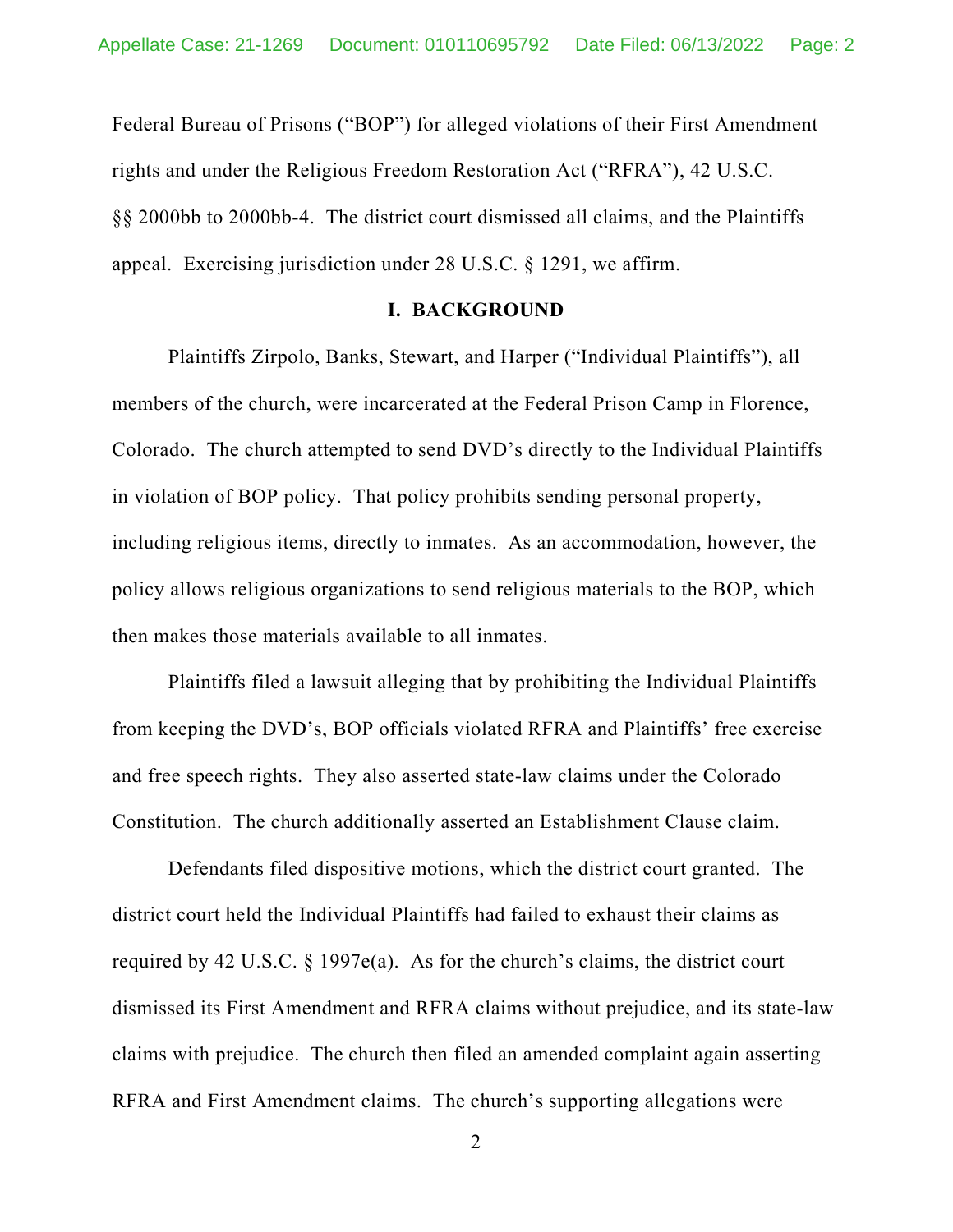virtually identical to the previous iteration, except for the addition of two new defendants.

Defendants moved to dismiss the amended complaint, and the district court granted the motion, this time with prejudice. On the church's free exercise and free speech claims, both parties acknowledged that *Turner v. Safley*, 482 U.S. 78 (1987), provided the applicable standard, which is that any restrictions be "reasonably related to legitimate penological interests," *id.* at 89. The district court held the church's allegations did not satisfy *Turner*. The district court dismissed the church's Establishment Clause claim because the church failed to plausibly allege that the BOP's policy prevented the church from providing religious materials to inmates while allowing other religious groups to do so, as required by *Cutter v. Wilkinson*, 544 U.S. 709, 723-24 (2005). This appeal followed.<sup>[1](#page-2-0)</sup>

## **II. DISCUSSION**

On appeal, the church argues that the district court erred in applying the *Turner* standard to its free exercise and free speech claims. It asserts that *Turner*  does not apply to claims brought by non-prisoners. But the church did not make this argument before the district court. Indeed, the briefing below confirmed that the church acknowledged *Turner*'s applicability to its free speech and free exercise claims. Aplees. App., vol. 2 at 465.

<span id="page-2-0"></span><sup>&</sup>lt;sup>1</sup> The district court also dismissed the church's RFRA claim, which the church does not challenge on appeal.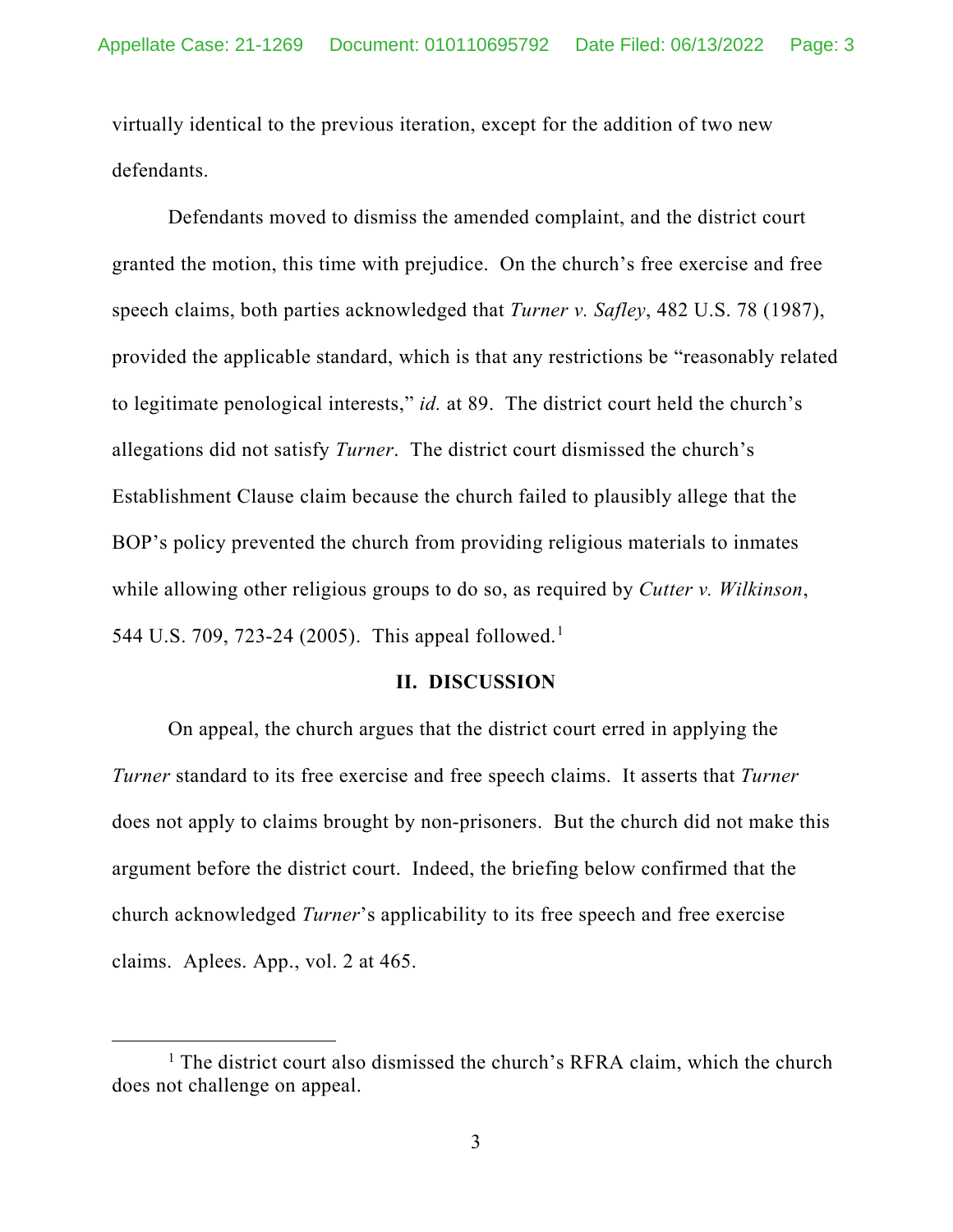Because the church conceded *Turner*'s applicability to its free exercise and free speech claims before the district court, it cannot now claim on appeal that the district court erred in applying *Turner*. *See Richison v. Ernest Grp., Inc.*, 634 F.3d 1123, 1127 (10th Cir. 2011) ("If the theory was intentionally relinquished or abandoned in the district court, we usually deem it waived and refuse to consider it."). We therefore consider the argument waived.<sup>[2](#page-3-0)</sup>

The church also challenges the district court's dismissal of its Establishment Clause claim, contending the district court incorrectly applied the *Turner* standard to their claim. The district court did no such thing. Instead, it applied the standard set forth in *Cutter*, 544 U.S at 723-24, which, as characterized by the district court, required the church to allege that the BOP's policy "impermissibly prevented it from providing religious materials to inmates while allowing other religious groups to do so." Aplees. App., vol. 2 at 515. The district court found the church failed to plausibly make such an allegation. The church did not challenge that conclusion in its opening brief but attempted to do so in its reply brief. We therefore consider it waived. *See Star Fuel Marts, LLC v. Sam's East, Inc.*, 362 F.3d 639, 647 (10th Cir. 2004) ("Generally, arguments raised for the first time on appeal in an appellant's reply brief are waived.").

<span id="page-3-0"></span> $2$  Even if the church had only forfeited the argument through neglect rather than an intentional waiver, "a newly raised legal theory . . . may form a basis for reversal only if the appellant can satisfy the elements of . . . plain error." *Id.* at 1130 (italics omitted). The church, however, made no effort to do so. *See id.* at 1131 ("the failure to argue for plain error and its application on appeal—surely marks the end of the road for an argument for reversal not first presented to the district court").